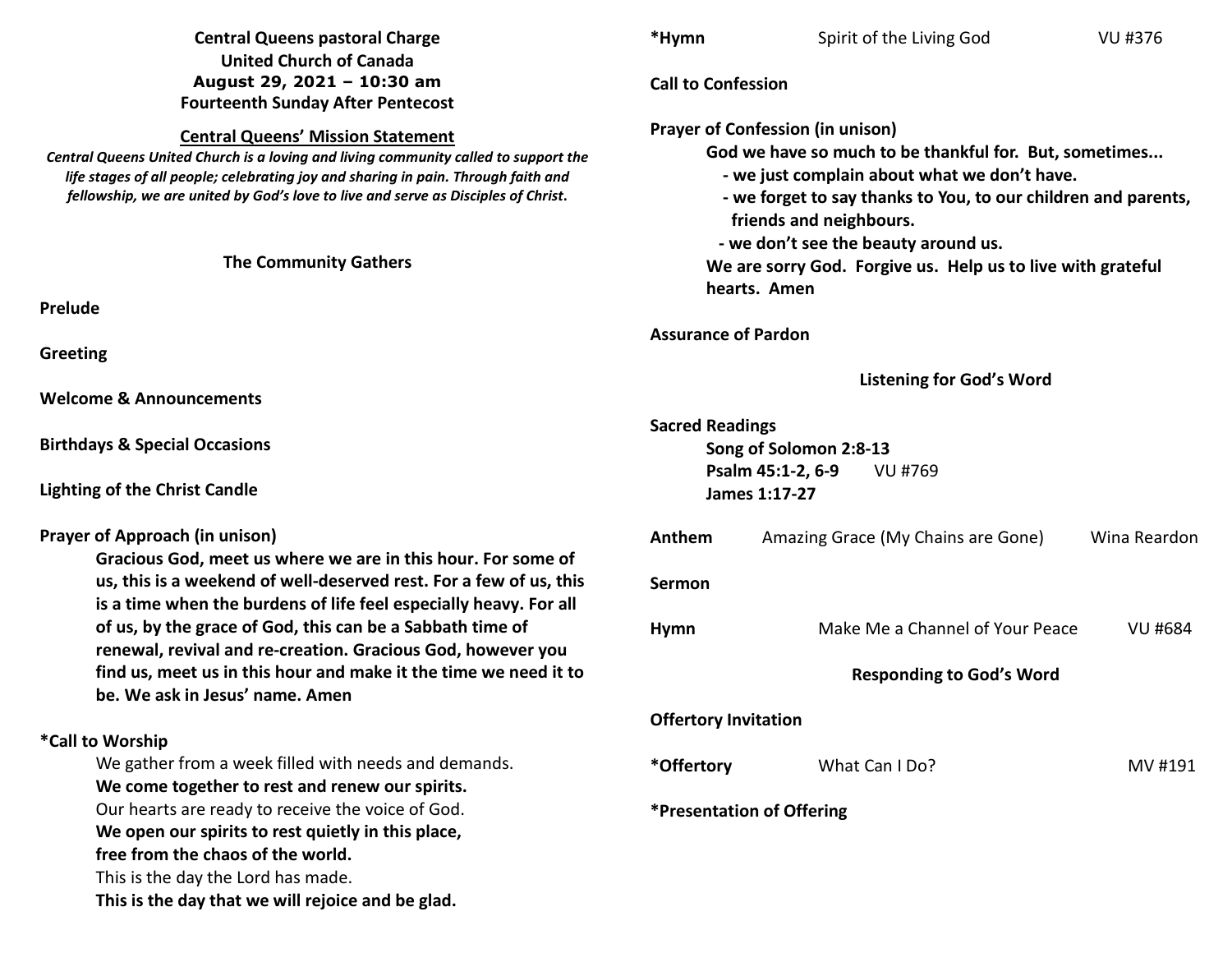**\*Offertory Prayer (in unison)** 

**Good and Giving God, we thank you for the privilege not only of receiving your gifts, but also for the privilege of being your gifts to each other, and to the world. Receive our offerings of money and talents, prayers and promises. Through them and through us, bless your world.** 

**For this we pray in the name of Jesus, who taught us to pray saying;** 

 **Our Father --------- Amen** 

**Prayers of Intercession** 

Email office@cquc.ca

| *Hymn                    | O Master, Let Me Walk with Thee                                 | <b>VU #560</b> |  |
|--------------------------|-----------------------------------------------------------------|----------------|--|
| *Blessing                |                                                                 |                |  |
|                          | *Choral Benediction May the God of Hope Go with Us VU #424 vs 1 |                |  |
| <b>Postlude</b>          | * Please stand as you are able                                  |                |  |
| <b>Ministers</b>         | All of us                                                       |                |  |
| <b>Clergy</b>            | <b>Rev Greg Davis</b>                                           |                |  |
| <b>Office Hours</b>      | Tuesday, Wednesday & Thursday                                   |                |  |
|                          | $9$ am $-12$ pm                                                 |                |  |
| Office Phone             | 902-964-2291                                                    |                |  |
| Email                    | minister@cquc.ca                                                |                |  |
| <b>Ministry of Music</b> | <b>Kirk Neville</b>                                             |                |  |
| Website                  | https://cquc.ca/index.htm                                       |                |  |
| Phone                    | 902-786-9222                                                    |                |  |
| Email                    | nevillevurry1@hotmail.com                                       |                |  |
| <b>Church Office</b>     |                                                                 |                |  |
| <b>Office Hours</b>      | Wednesday & Thursday                                            |                |  |
|                          | $9 am - 12 pm$                                                  |                |  |
| Phone                    | 902-964-2221                                                    |                |  |

**A Warm Welcome to All** – We are delighted you've joined us. May God's word today strengthen your faith, inspire curiosity and learning, and motivate your service of others. All are welcome.

**Vacation** – Greg is on vacation from August 2 – September  $8^{th}$ .

**Thank You** – The congregation of Central Queens United Church would like to thank Norma Hermann for leading our worship service this morning. Kirk Neville will be leading our worship service next Sunday, September 5<sup>th</sup>.

## **Life and Work of Our Church**

 **In-Church Services:** Registration is **required**. To register, please call 902-964-2221 or email <u>office@cquc.ca</u>. Please wear your mask while singing. If you are registering **after 12 pm Thursday**, please text or call Velda at 902-940-7674.

**Thank You** – I would like to thank the members of Central Queens United Church family for the lunch for my birthday party last Sunday, August  $22^{nd}$ , and thanks also to those who served the lunch. Special thanks to my nephew, Clark, and his wife, Sheryl MacLeod, for making the arrangements with a birthday cake and the decorations etc. *Wendell Clark* 

**FundScrip** –Next order date will be September 5<sup>th</sup>. You can reach Janet by email (jhowes1969@gmail.com) or by phone (902-393-1527). Ordering will be every 2 weeks. E-transfers accepted.

**Church Calendar Renewal Time** – Renewal time is here again! The Church calendars order is to be in by August 31<sup>st</sup>. Anyone that have changes to their family list, please call the Church office at 964-2221 or Debbie at 964-2882. There will be forms at the back of the Church for anyone wishing to add their family to the calendar. The calendars will be ready for delivery by mid-November. The cost is \$10.00.

**E-Transfers** – Central Queens United Church is set up to accept E-Transfers. If you wish to give your offerings through E-Transfer, please send via email to veldabertram@gmail.com.